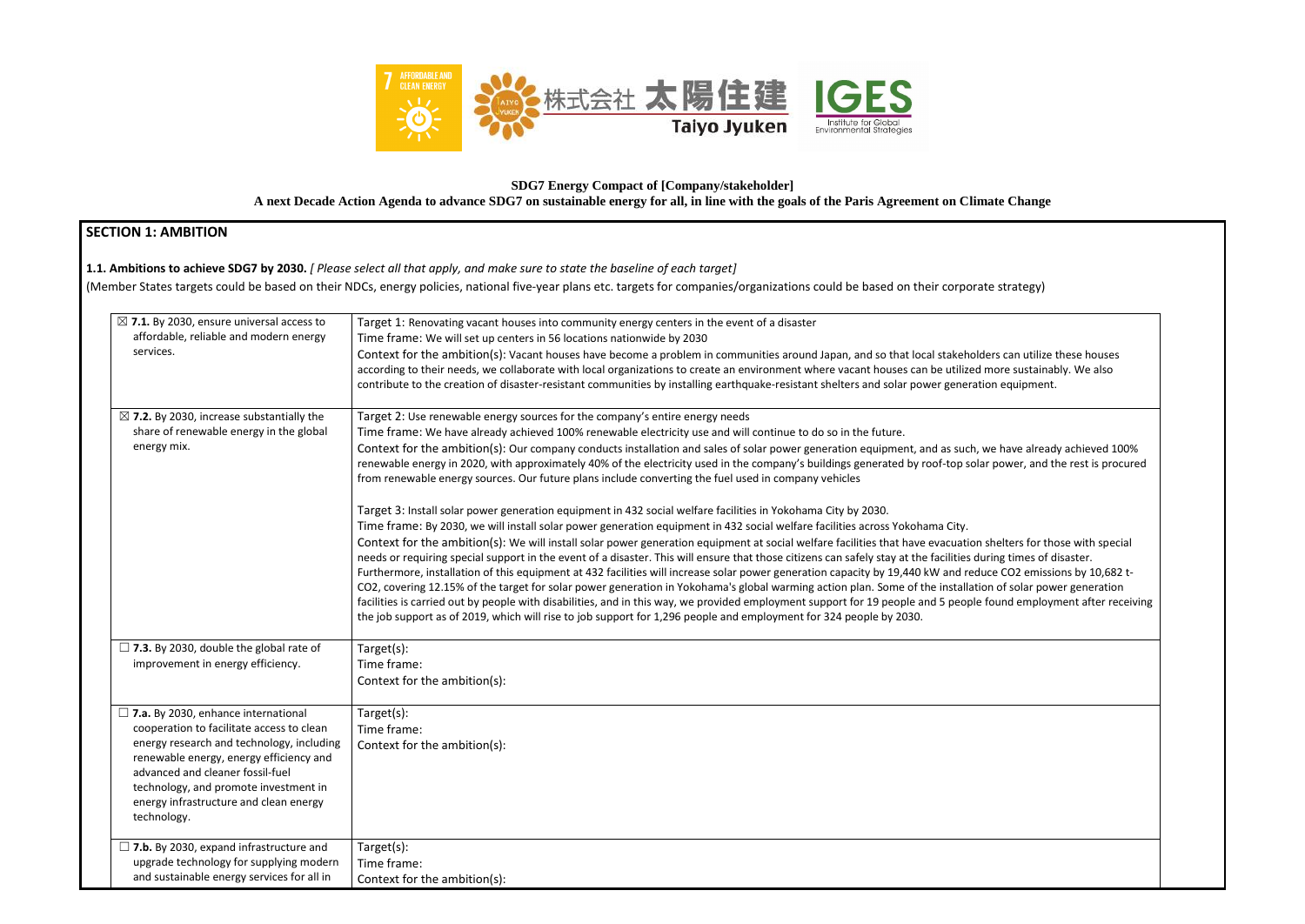developing countries, in particular least developed countries, small island developing States, and land-locked developing countries, in accordance with their respective programs of support.

#### **1.2. Other ambitions in support of SDG7 by 2030 and net-zero emissions by 2050.** *[Please describe below e.g., coal phase out or reforming fossil fuel subsidies etc.]*

Target(s): Time frame: Context for the ambition(s):

# **SECTION 2: ACTIONS TO ACHIEVE THE AMBITION**

2.1. Please add at least one key action for each of the elaborated ambition(s) from section 1. *[Please add rows as needed].*

| Description of action (please specify for which ambition from Section 1)                                                    | Start and end date  |
|-----------------------------------------------------------------------------------------------------------------------------|---------------------|
| Action1 for Target1: Increase the number of community spaces with solar power generation equipment utilizing vacant houses. | From 2018 to 2030 a |
| Description of action (please specify for which ambition from Section 1)                                                    | Start and end date  |
| Action2 for Target2: Conduct renewable energy procurement and install renewable energy equipment.                           | From 2020 to 2030 a |
| Description of action (please specify for which ambition from Section 1)                                                    | Start and end date  |
| Action3 for Target3: Install solar power generation equipment in 432 social welfare facilities in Yokohama City             | From 2017 to 2030   |
| Description of action (please specify for which ambition from Section 1)                                                    | Start and end date  |
|                                                                                                                             |                     |

| Start and end date<br>From 2018 to 2030 and beyond |  |
|----------------------------------------------------|--|
| Start and end date<br>From 2020 to 2030 and beyond |  |
| Start and end date<br>From 2017 to 2030            |  |
| Start and end date                                 |  |

# **SECTION 3: OUTCOMES**

| I SECHON 3: OUTCOMES                                                                                                                |                                                                 |  |  |  |
|-------------------------------------------------------------------------------------------------------------------------------------|-----------------------------------------------------------------|--|--|--|
| 3.1. Please add at least one measurable and time-based outcome for each of the actions from section 2. [Please add rows as needed]. |                                                                 |  |  |  |
| Outcome                                                                                                                             | Date                                                            |  |  |  |
| Action1: Number of community spaces utilizing vacant houses                                                                         | 4 locations in 2019, 8 locations in 2020, 56 locations in 2030  |  |  |  |
| Action2: Percentage of renewable energy                                                                                             | 100% in 2020, 100% in 2030                                      |  |  |  |
| Action3: Number of social welfare facilities with solar power generation equipment                                                  | 3 locations in 2019, 8 locations in 2020, 432 locations in 2030 |  |  |  |
| Action3: Solar power generation (kW)                                                                                                | 197kW in 2019, 414kW in 2020, 19,440kW in 2030                  |  |  |  |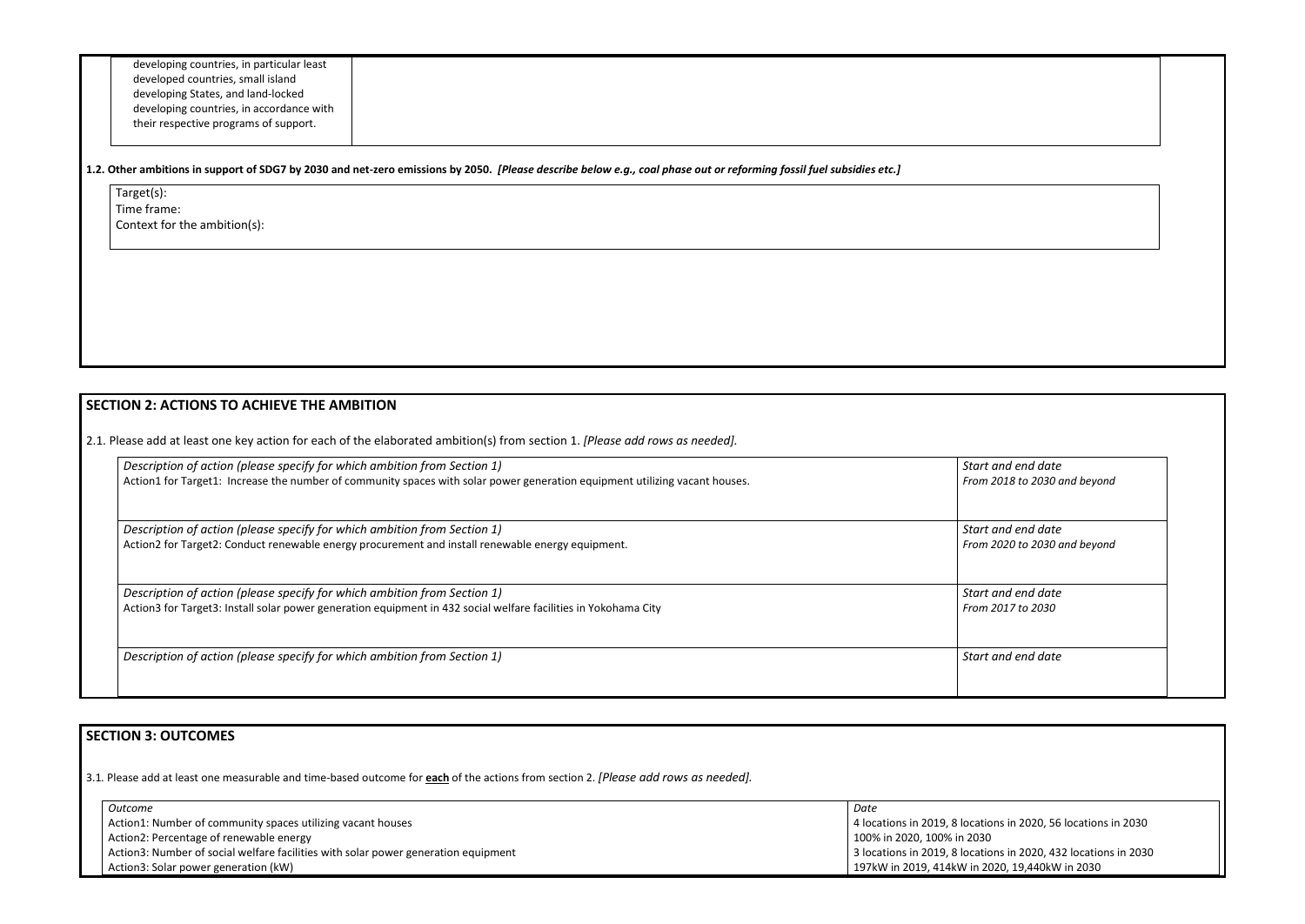Action3: Amount of CO2 reduction through installing solar power equipment (t-CO2) Action3: Number of people with a disability who received job support

19 people in 2019, 8 people in 2020 (due to the impact of COVID-19 5 people in 2019, 5 people in 2020, 324 people in 2030 30 million yen in 2019, 80 million yen in 2020, 4.32 billion yen in 2030



Action3: Assuming 10 million yen per site, 4.32 sites will require 4.32 billion yen in 2030. Half of this amount will be covered by income from solar power generation, and the remaining 2.16 billion yen will require support from the national, prefectural, and municipal governments

4.2. [For countries only] In case support is required for the actions in section 2, please select from below and describe the required support and specify for which action.

#### **SECTION 4: REQUIRED RESOURCES AND SUPPORT**

4.1. Please specify required finance and investments for **each** of the actions in section 2.

Action1: Supporting companies provide materials necessary for construction and membership fees, therefore the project will be implemented autonomously Action2: Not required

*[Examples of support for Member States could include: Access to low-cost affordable debt through strategic de-risking instruments, capacity building in data collection; development of integrated energy plans and energy transition pathways; technical assistance, etc.]*

| $\Box$ Financing                                      | Description |
|-------------------------------------------------------|-------------|
| $\Box$ In-Kind contribution   Description             |             |
| $\vert$ $\Box$ Technical Support                      | Description |
| $\vert \Box$ Other/Please specify $\vert$ Description |             |
|                                                       |             |

### **SECTION 5: IMPACT**

5.1. Countries planned for implementation including number of people potentially impacted.

Assuming that the community energy spaces utilizing vacant houses and social welfare facilities are used by a total of 1,000 people per year (including about 30 regular users), then about 500,000 people per year will make use of the facilities by 2030. In addition, assuming that 160 people in the vicinity will share power for cell phones and other devices during emergencies, energy access will be provided for 80,000 people at a time.

Regarding the welfare shelters, the number of people with disabilities who received job support was 19 in 2019. While this number decreased to 8 in 2020 due to COVID-19, it is estimated that the number will rise to 1,296 people in 2030. The number of people who find employment after receiving job support (cumulative number) was 5 in 2019, 5 in 2020, and this is estimated to rise to 324 people in 2030.

5.2. Alignment with the 2030 Agenda for Sustainable Development – Please describe how **each** of the actions from section 2 impact advancing the SDGs by 2030. *[up to 500 words, please upload supporting strategy documents as needed]* 

Action 1: The creation of a community energy space using vacant houses is characterized by the fact that local residents, supporting companies, and Taiyo Juken (a company with 8 staff in Yokohama city) work together right from the start of the process to create such a space (11.3, 12.8). The community space will become a place where people can easily get together (11.7), and in the event of a disaster, it will become an evacuation shelter. The community space will provide opportunities for various people to meet each other, which will also create opportunities for side business match-ups. wherein addition,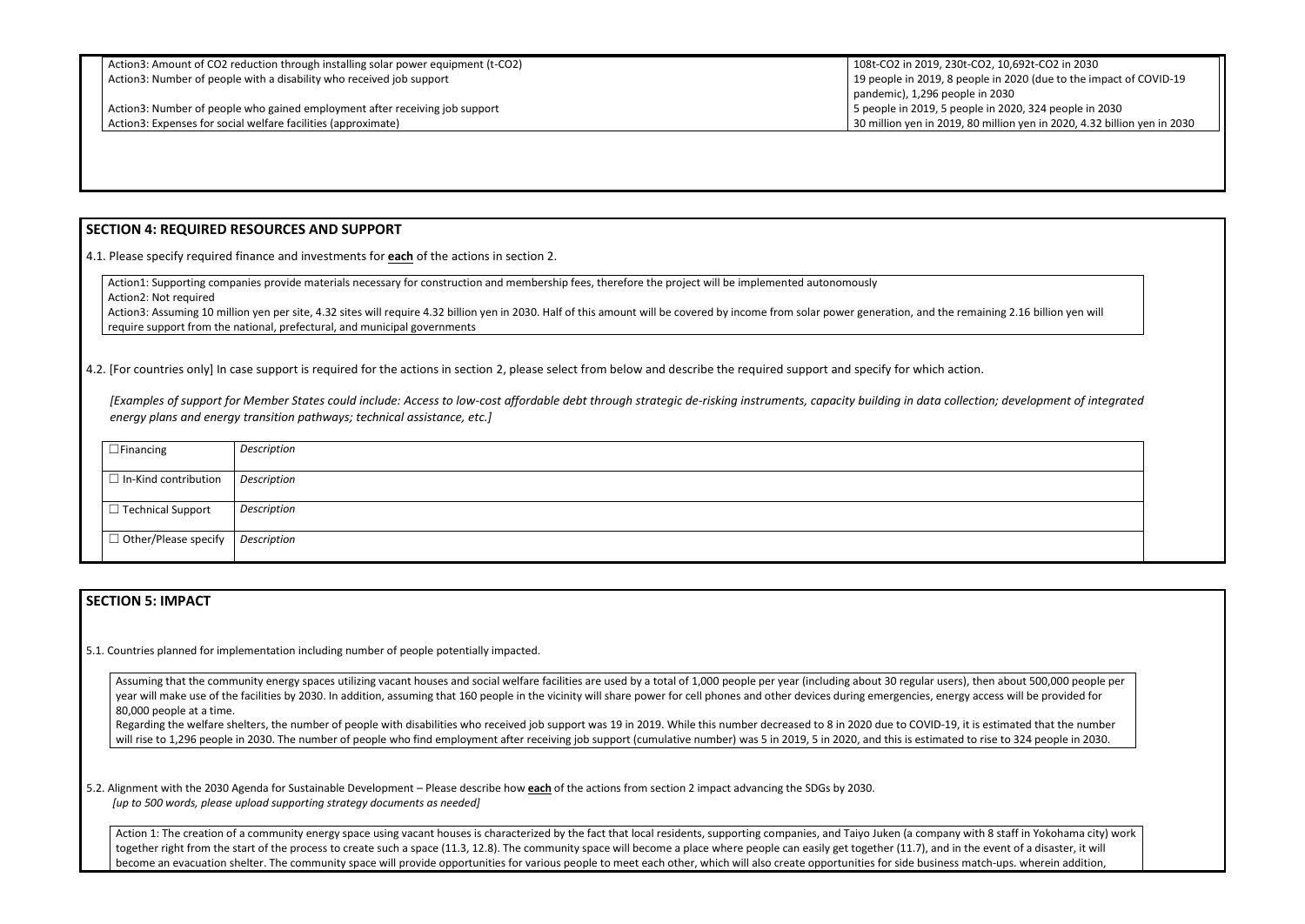diverse partnerships will be created with support from companies paying the rental fee. The space will be used for various activities such as a hall for neighborhood associations government invites people from the community (17.16).

Action 2: Same as above. The building of the company itself has already become a community energy space (11.3, 11.7, 12.8, 17.16)

Action3: By promoting the idea of welfare shelters that make use of their own electricity during normal times and open their facilities to the local community in times of disaster will provide an opportunity for people to gain a proper understanding of welfare shelters, which are often shunned because they have few opportunities to connect with the loca ensure that the shelters are more reliable for the community (17.16). In order to involve people with disabilities as much as possible in the installation of the solar panels and cre wages for people with disabilities, we provide them with work opportunities at a fair wage, which is higher than the general wage for people with disabilities. In some cases, the experience of installation work of installa was highly evaluated and led to employment at other companies (8.5).

5.3. Alignment with Paris Agreement and net-zero by 2050 - Please describe how each of the actions from section 2 align with the Paris Agreement and national NDCs (if applicable) and *[up to 500 words, please upload supporting strategy documents as needed]* 

Action1 & 2: By making its head office into a community energy space (Action 2), Taiyo-Juken shares an actual case study of RE100 and carbon neutrality with neighboring citizen. creating model sites for RE100 community energy spaces utilizing vacant houses (stand-alone model with a battery), the Taiyo-Juken model could be developed not only across the unit also intervies in the Majon but also inte Asia and the world, especially in areas where there is no/less energy/electricity access. The Taiyo-Juken model could create a common space for daily communication, safe shelte startup.

Action3: By installing solar power generation equipment at 432 social welfare facilities which are evacuation shelters for those with special needs or who require special support 19,440 kW solar power generation capacity (equivalent to 12.15% of the target for solar power generation in Yokohama's global warming action plan) could be increased and 10, reduced.. Even though COVID-19 made it difficult to install solar power generation equipment at social welfare facilities, Taiyo-Juken began working with another local energy company. Juken will accelerate its actions with this partnership and achieve the target much earlier. This scheme can be utilized not only in Yokohama city but also in other parts of Japan, and

#### **SECTION 6: MONITORING AND REPORTING**

6.1. Please describe how you intend to track the progress of the proposed outcomes in section 3. Please also describe if you intend to use other existing reporting frameworks to track progress on the proposed outcomes.

Taiyo-Juken organizes "local SDGs meeting" once a year to review and follow-up of her annual activities with stakeholders and summarizes a result into her SDGs report.

#### **SECTION 7: GUIDING PRINCIPLES CHECKLIST**

Please use the checklist below to validate that the proposed Energy Compact is aligned with the guiding principles.

- **I. Stepping up ambition and accelerating action** Increase contribution of and accelerate the implementation of the SDG7 targets in support of the 2030 Agenda for Sustainable Development for Paris Agreement
	- I. 1. Does the Energy Compact strengthen and/or add a target, commitment, policy, action related to SDG7 and its linkages to the other SDGs that results in a higher cumulative impact compared to existing frameworks?

☒Yes ☐No

- *I.2. Does the Energy Compact increase the geographical and/or sectoral coverage of SDG7 related efforts?* ⊠Yes □No
- I.3. Does the Energy Compact consider inclusion of key priority issues towards achieving SDG7 by 2030 and the net-zero emission goal of the Paris Agreement by 2050 as defied by latest global analysis and data including t *outcome of the Technical Working Groups?* ☒Yes ☐No
- **II. Alignment with the 2030 agenda on Sustainable Development Goals** Ensure coherence and alignment with SDG implementation plans and strategies by 2030 as well as national development plans and priorities.
	- *II.1. Has the Energy Compact considered enabling actions of SDG7 to reach the other sustainable development goals by 2030?* ⊠Yes □No
	- *II.2. Does the Energy Compact align with national, sectoral, and/or sub-national sustainable development strategies/plans, including SDG implementation plans/roadmaps?* ☒Yes ☐No
	- *II.3. Has the Energy Compact considered a timeframe in line with the Decade of Action?* ⊠Yes □No

| and a place where local                                                                                                       |  |
|-------------------------------------------------------------------------------------------------------------------------------|--|
| to share solar power (13.1), it<br>al community. It will also<br>ate a model for improving<br>experience of installation work |  |
| d support the net-zero emissions by 2050.                                                                                     |  |
| s and local business. By<br>he whole of Japan but also in<br>er, and hub of small business                                    |  |
| in the event of a disaster,<br>682 t-CO2 emissions could be<br>mpany. In due course, Taiyo-<br>and globally.                  |  |
|                                                                                                                               |  |
| progress on the proposed outcomes.                                                                                            |  |
|                                                                                                                               |  |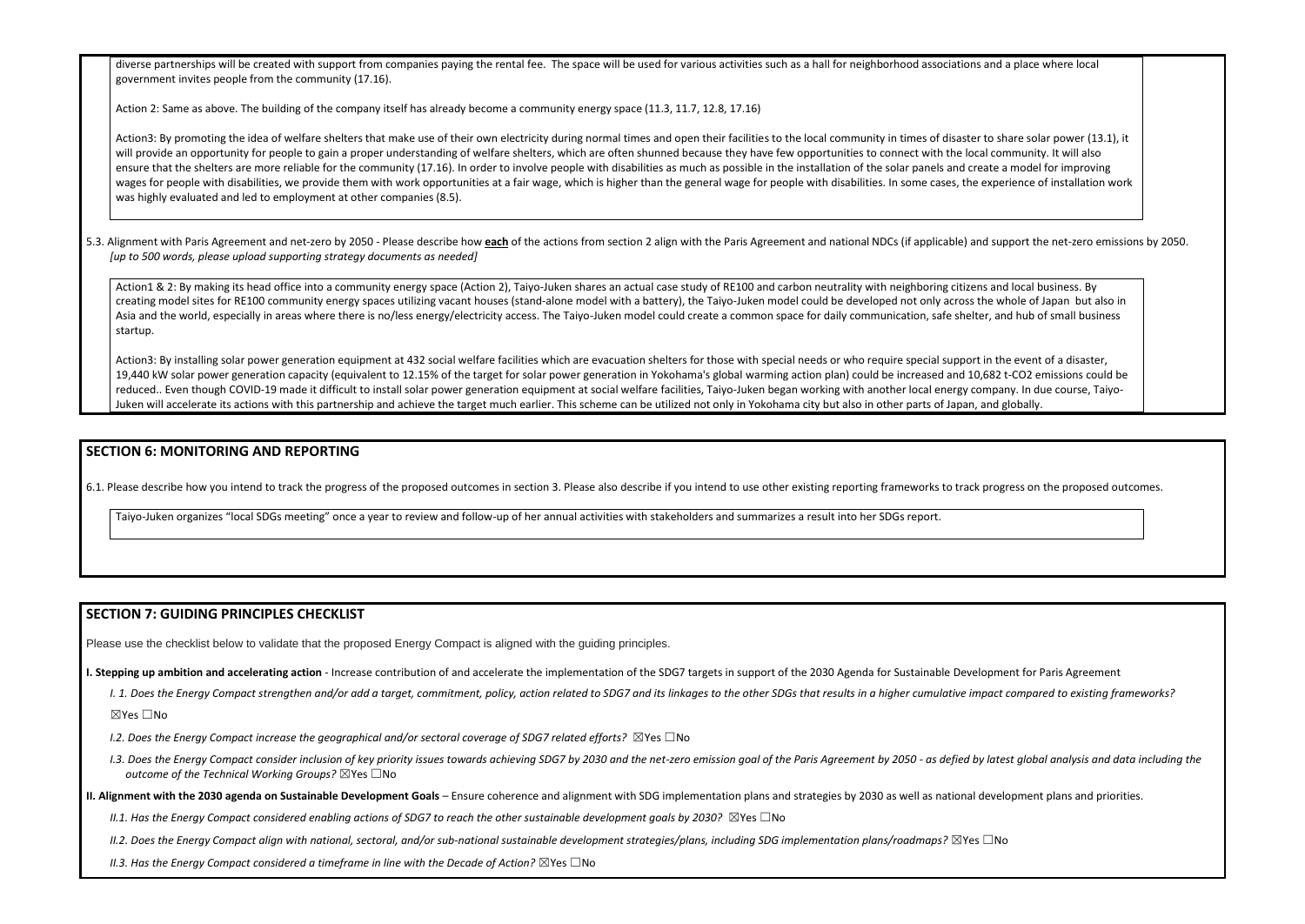**III. Alignment with Paris Agreement and net-zero by 2050** - Ensure coherence and alignment with the Nationally Determined Contributions, long term net zero emission strategies.

*III.1. Has the Energy Compact considered a timeframe in line with the net-zero goal of the Paris Agreement by 2050?* ⊠Yes □No

*III.2. Has the Energy Compact considered energy-related targets and information in the updated/enhanced NDCs?* ☐Yes ☒No

*III.3. Has the Energy Compact considered alignment with reaching the net-zero emissions goal set by many countries by 2050?* ☐Yes ☒No

**IV. Leaving no one behind, strengthening inclusion, interlinkages, and synergies** - Enabling the achievement of SDGs and just transition by reflecting interlinkages with other SDGs.

*IV.1. Does the Energy Compact include socio-economic impacts of measures being considered?* ⊠Yes □No

*IV.2. Does the Energy Compact identify steps towards an inclusive, just energy transition?* ⊠Yes □No

*IV.3. Does the Energy Compact consider measures that address the needs of the most vulnerable groups (e.g. those impacted the most by energy transitions, lack of energy access)?* ⊠Yes □No

**V. Feasibility and Robustness -** Commitments and measures are technically sound, feasible, and verifiable based a set of objectives with specific performance indicators, baselines, targets and data sources as needed.

V.1. Is the information included in the Energy Compact based on updated quality data and sectoral assessments, with clear and transparent methodologies related to the proposed measures? ⊠Yes □No

*V.2. Has the Energy Compact considered inclusion of a set of SMART (specific, measurable, achievable, resource-based and time based) objectives?* ⊠Yes □No

V.3. Has the Energy Compact considered issues related to means of implementation to ensure feasibility of measures proposed (e.g. cost and financing strategy, technical assistant needs and partnerships, policy and regulato *gaps, data and technology)?* ⊠Yes □No

#### **SECTION 8: ENERGY COMPACT GENERAL INFORMATION**

8.1. Title/name of the Energy Compact

Local resilient solar community development by local SMEs

8.2. Lead entity name (for joint Energy Compacts please list all parties and include, in parenthesis, its entity type, using entity type from below)

Taiyo Jyuken Ltd. (Private Sector) with IGES (Institute for Global Environmental Strategies) (Academic Institution)

8.3. Lead entity type

□ Government ☐ Non-Governmental Organization (NGO) ☒ Private Sector ☐ Local/Regional Government ☐ Civil Society organization/Youth ☐ Philanthropic Organization  $\Box$  Multilateral body /Intergo  $\Box$  Academic Institution / Scientific Community □ Other relevant actor

8.4. Contact Information

Mr. Yuki Kawahara (President) (info@taiyojyuken.jp)

8.5. Please select the geographical coverage of the Energy Compact

☐Africa ☒Asia and Pacific ☐Europe ☐Latin America and Caribbean ☐North America ☐West Asia ☐Global

8.6. Please select the Energy Compact thematic focus area(s)

☐ Energy Access ☐ Energy Transition ☒ Enabling SDGs through inclusive just Energy Transitions ☐ Innovation, Technology and Data ☐ Finance and Investment.

| overnmental Organization |
|--------------------------|
| entific Community        |
|                          |
|                          |
|                          |
|                          |
|                          |
|                          |
|                          |
|                          |
|                          |